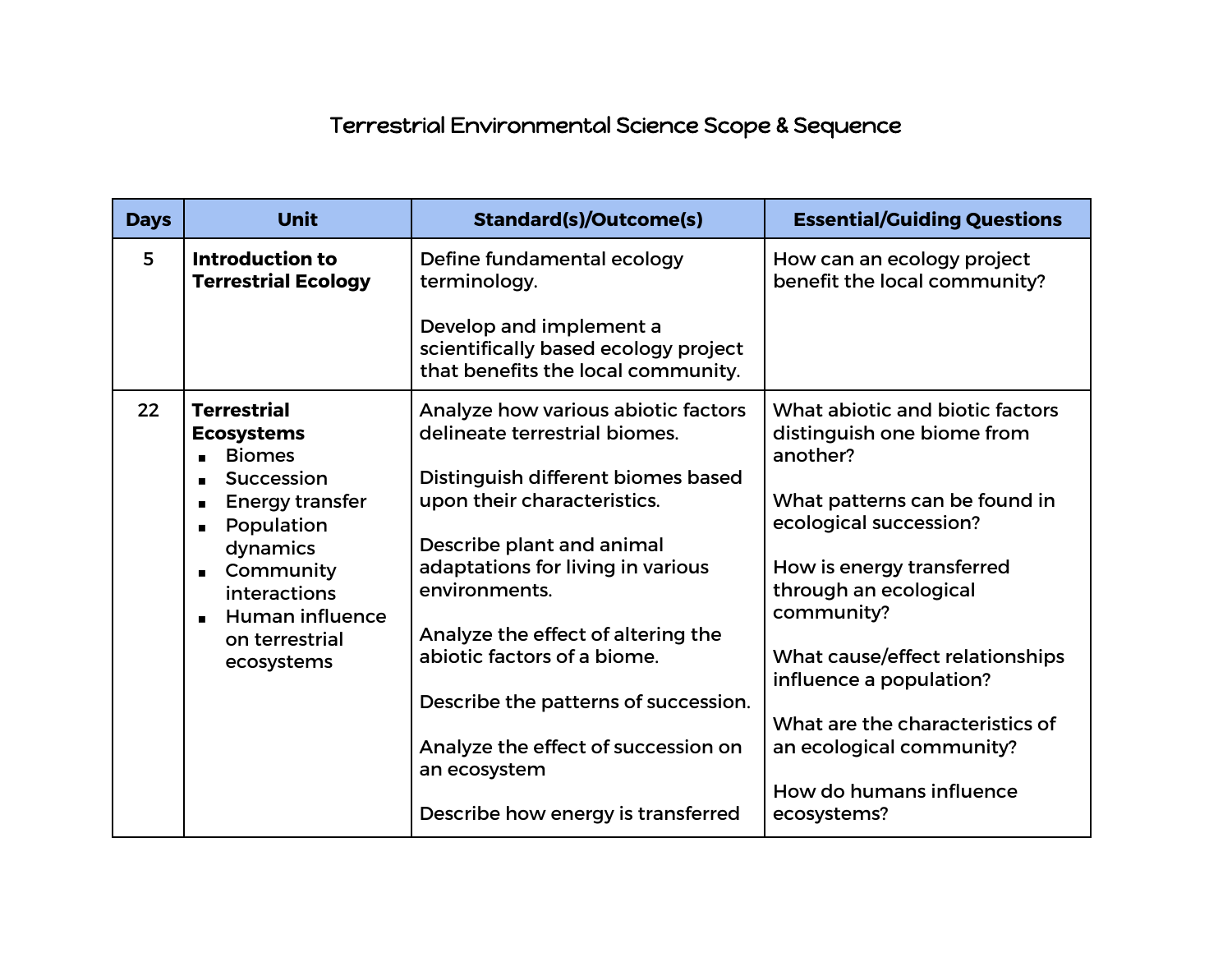|   |                          | in the environment.                                                                 |                                         |
|---|--------------------------|-------------------------------------------------------------------------------------|-----------------------------------------|
|   |                          | Construct food chains and food<br>webs.                                             |                                         |
|   |                          | Analyze human influence on food<br>chains and food webs.                            |                                         |
|   |                          | Define the characteristics of a<br>population.                                      |                                         |
|   |                          | Explain the dynamics of population<br>change                                        |                                         |
|   |                          | Describe how abiotic factors play a<br>role in the terrestrial biotic<br>community. |                                         |
|   |                          | Analyze the importance of<br>predator-prey relationships.                           |                                         |
|   |                          | Evaluate the role of other<br>community relationships.                              |                                         |
|   |                          | Identify and solve problems causing<br>habitat destruction.                         |                                         |
| 5 | <b>Land Use</b><br>Urban | Describe different ways that land is<br>used                                        | How does land use change<br>ecosystems? |
|   | Agricultural             | Explain how different type of land                                                  |                                         |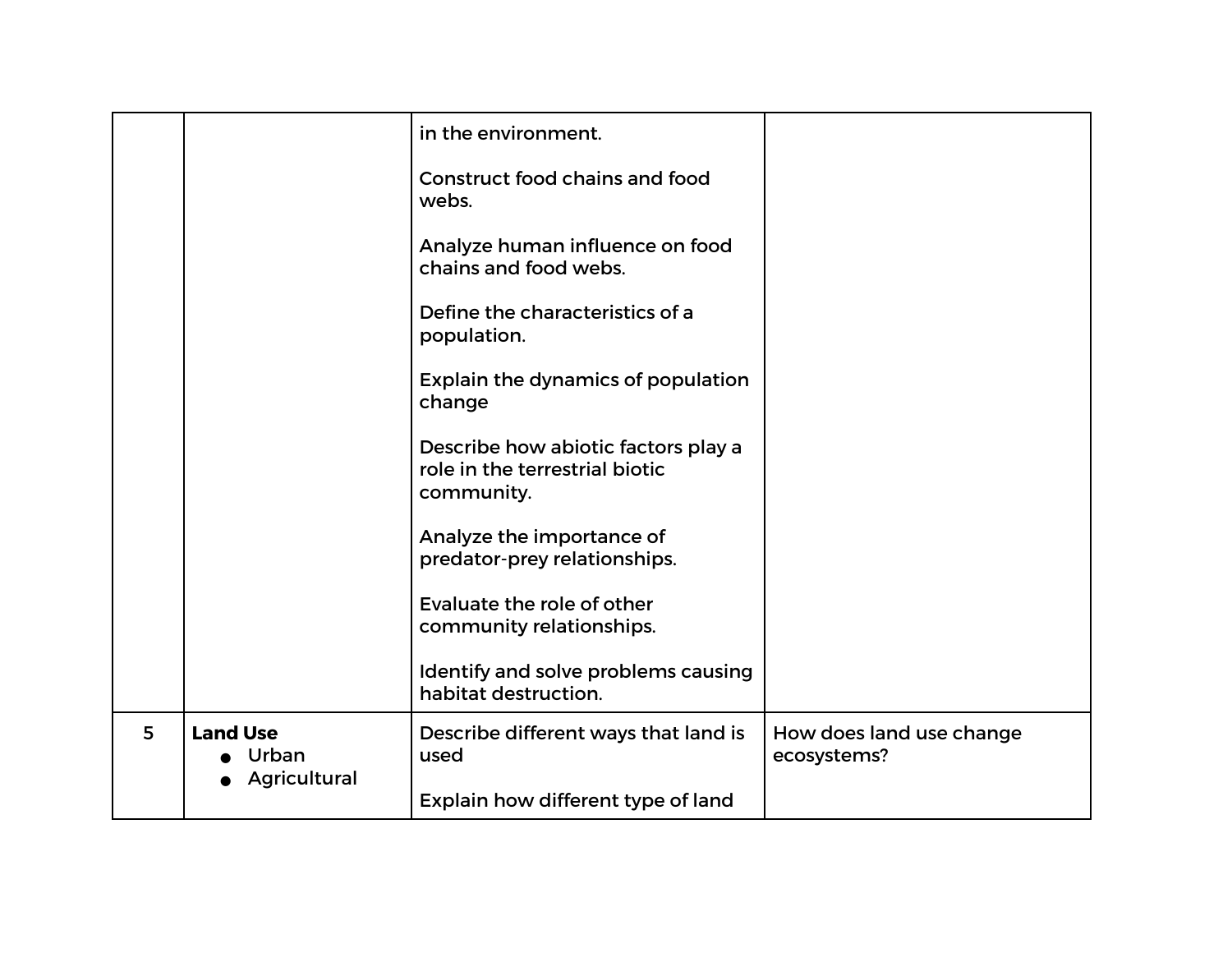|   |                                                            | use affects local ecosystems<br>(deforestation)<br>Create a farming plan that utilizes<br>environmentally sound practices<br>Explain the effect of fertilizer use on<br>the environment                                                                                                                                                                                                                        |                                                                              |
|---|------------------------------------------------------------|----------------------------------------------------------------------------------------------------------------------------------------------------------------------------------------------------------------------------------------------------------------------------------------------------------------------------------------------------------------------------------------------------------------|------------------------------------------------------------------------------|
| 5 | <b>Waste Management</b><br>Land pollution<br>Air pollution | Identify the sources and types of<br>land pollution<br>Explain the effects of pollution the<br>terrestrial ecosystems<br>Describe the goals and structure of<br>a landfill<br><b>Classify recyclable material</b><br>Identify ways to reduce the amount<br>of trash reaching the land fill<br>Identify the sources and types of air<br>pollution<br>Discuss the effects of air pollution<br>on the environment | What are sources of land<br>pollution?<br>What are sources of air pollution? |
| 4 | <b>Energy</b><br>Climate change<br><b>Alternative</b>      | Identify the causes of climate<br>change                                                                                                                                                                                                                                                                                                                                                                       | What effect does climate change<br>have on the ecosystem?                    |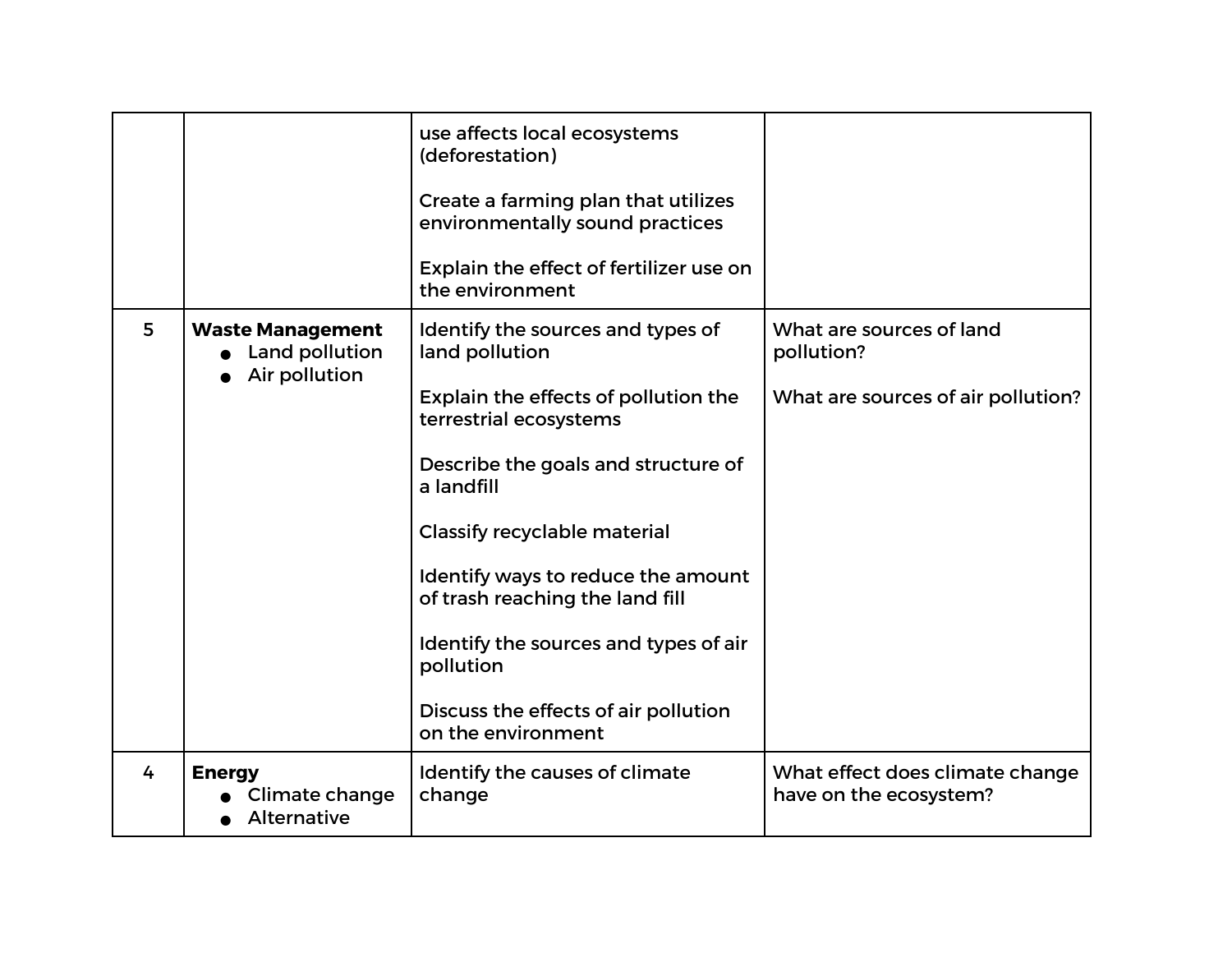|   | energy                  | <b>Explain the effects of climates</b><br>change on the environment<br>Explain how the carbon cycle<br>functions and its role in climate<br>change<br>Define and calculate the carbon<br>footprint for the average person<br>Identify the current sources of<br>energy and what type of pollution<br>they cause<br>Design an alternative energy plan<br>for your home<br>Evaluate the pros and cons of using | What are several types of<br>alternative energy sources?               |
|---|-------------------------|--------------------------------------------------------------------------------------------------------------------------------------------------------------------------------------------------------------------------------------------------------------------------------------------------------------------------------------------------------------------------------------------------------------|------------------------------------------------------------------------|
| 4 | <b>Chestnut Ecology</b> | this alternative energy source<br>Introduce the importance of the<br><b>Carroll County Chestnut Project</b><br>Identify and describe the ecological<br>importance of the American<br>Chestnut<br>Identify and describe the life cycle<br>of the American Chestnut<br>Discuss the current status of the                                                                                                       | What is the ecological<br>importance of the American<br>Chestnut tree? |